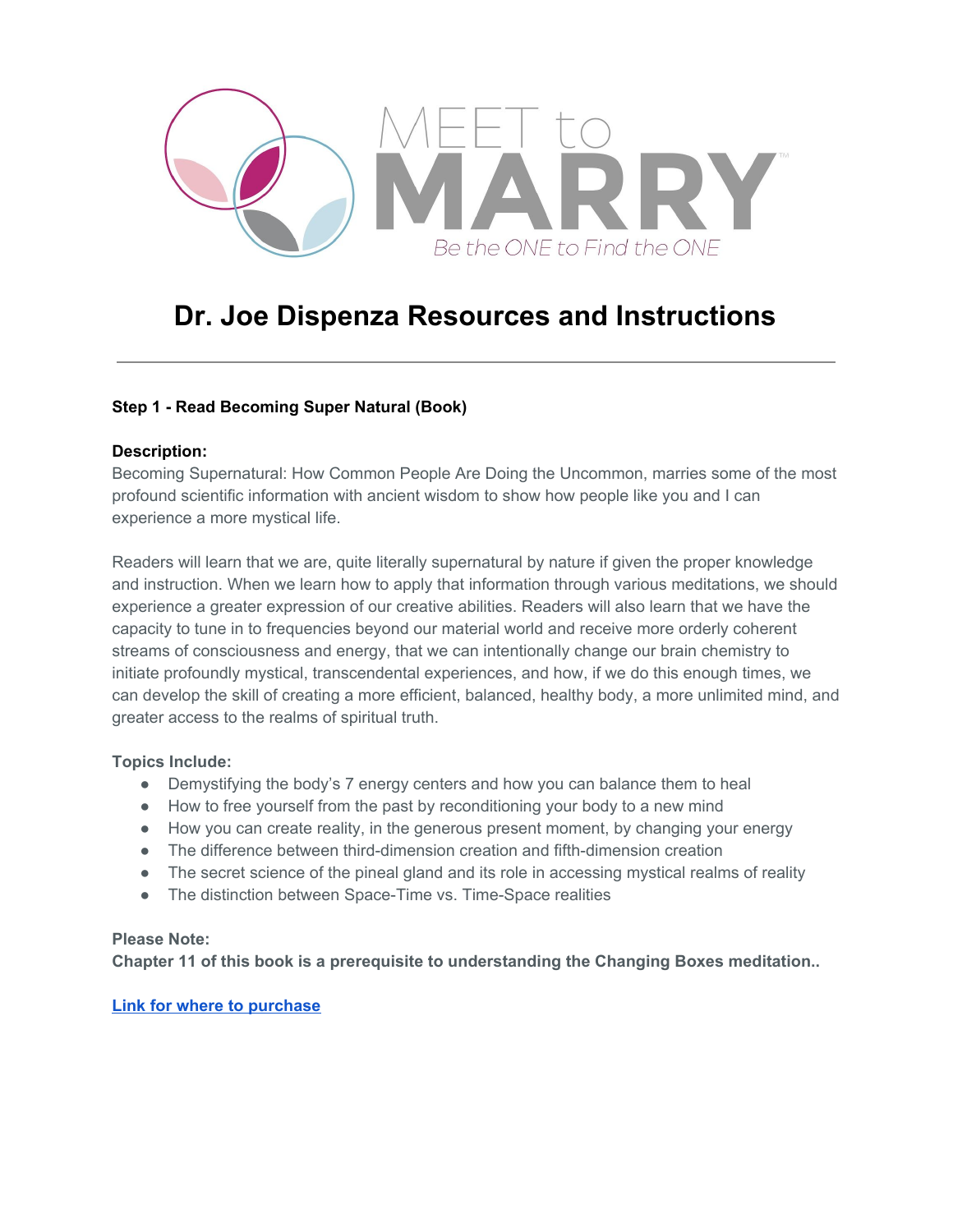

# **Dr. Joe Dispenza Resources and Instructions**

## **Step 2 - Space-Time, Time-Space Meditation (an audio download)**

#### **Description:**

Recommended only for those who have attended Dr. Joe's Advanced Workshops or read his book Becoming Supernatural.

As we journey in consciousness from matter and get beyond ourselves, turning our attention inward toward the unified field, and cross the plane of visible light, we become no-body, no-one, no-thing, no-where, in no-time. It is in this realm that we experience an awareness of other dimensions, other realities, and other possibilities.

Since frequency carries information and there are infinite frequencies in the quantum, we can experience other planes that exist there.

Now it's time to become connected to the consciousness of everybody, everyone, everything, everywhere, in every time, uniting with a higher consciousness in the unified field. All you need to do is become aware of this field, pay attention to it, stay present with it, and feel it moment by moment. You will then begin to feel more wholeness and oneness, which will be reflected in your biology because your body is experiencing more coherent energy moving through it, and you are building your energy field.

When you're done, you will bring your awareness back to a new body, to a new environment, and to a whole new time!

For more information about the Space-Time, Time-Space meditation, please refer to Chapter 11 in Becoming Supernatural. For meditation instructions, please refer to Chapters 9-13 in Breaking the Habit of Being Yourself.

#### **Please Note:**

This meditation is a prerequisite to understanding the Changing Boxes meditation..

#### **[Link for where to purchase](https://www.amazon.com/gp/product/B077XFVJ8L/ref=as_li_qf_asin_il_tl?ie=UTF8&tag=meettomarry08-20&creative=9325&linkCode=as2&creativeASIN=B077XFVJ8L&linkId=1646ca4e7f1c43731ec2095f590b5d88)**